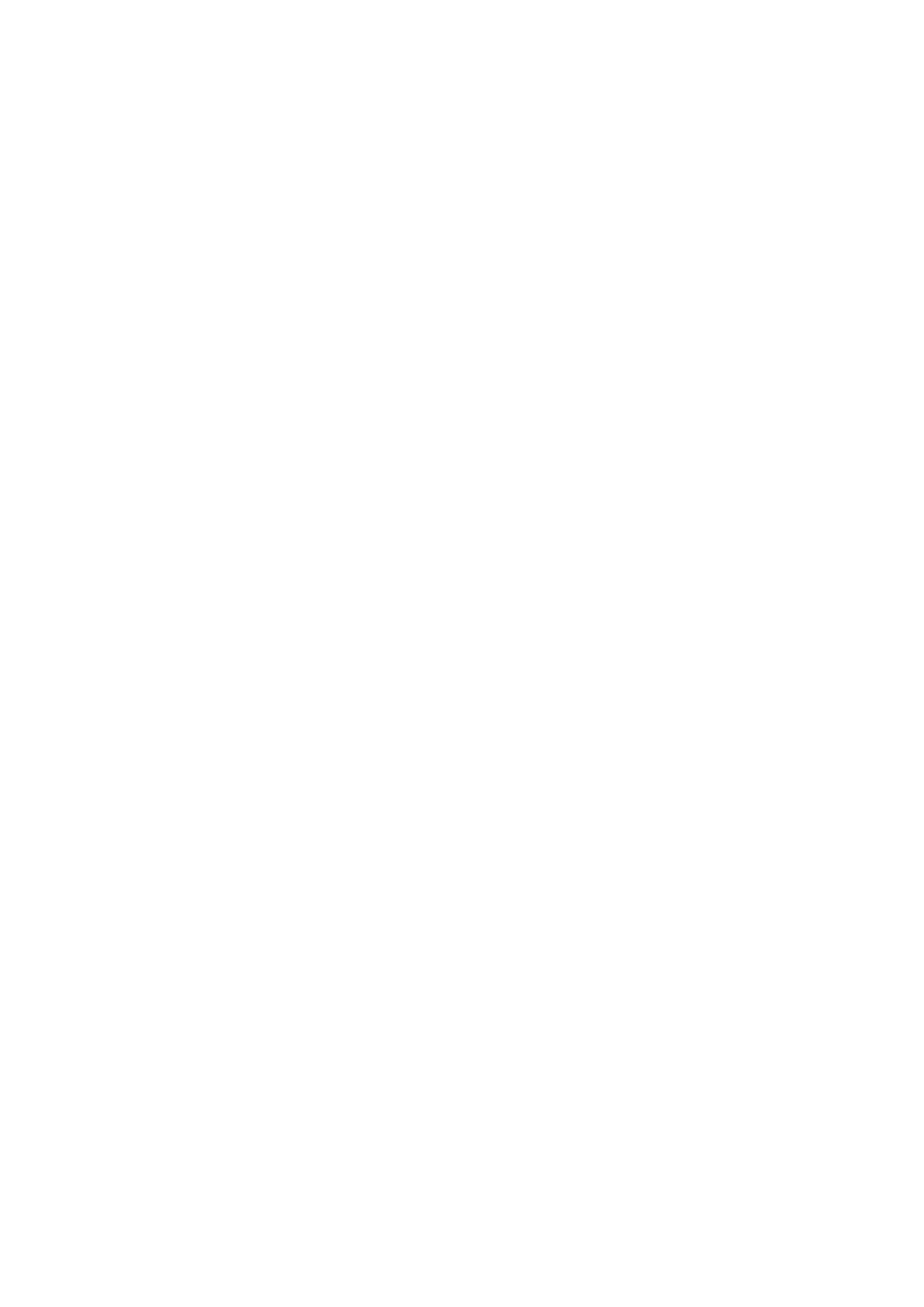# Weather Louvre Test 475/L.075W

**Carried out for:**

#### **nv RENSON Sunprotection-Projects sa**

IZ 2 Vijverdam Maalbeekstraat 10 B-8790 Waregem Belgium

Contract: **Report 59126/7**

Date: **27 April 2016**

Issued by: **BSRIA Limited** Old Bracknell Lane West, Bracknell, Berkshire RG12 7AH UK

Telephone: +44 (0)1344 465600

Fax: +44 (0)1344 465626

E: bsria@bsria.co.uk W: [www.bsria.co.uk](http://www.bsria.co.uk/)

| Compiled by:                   | Approved by:                          |  |
|--------------------------------|---------------------------------------|--|
| Name: Andrew Freeth            | Name: Mark Roper                      |  |
| Title:<br>Senior Test Engineer | <b>Title:</b> Principal Test Engineer |  |

#### *DISCLAIMER*

*This report must not be reproduced except in full without the written approval of an executive director of BSRIA. It is only intended to be used within the context described in the text.*

*This report has been prepared by BSRIA Limited, with reasonable skill, care and diligence in accordance with BSRIA's Quality Assurance and within the scope of our Terms and Conditions of Business.*

*This report is confidential to the client and we accept no responsibility of whatsoever nature to third parties to whom this report, or any part thereof, is made known. Any such party relies on the report at its own risk.*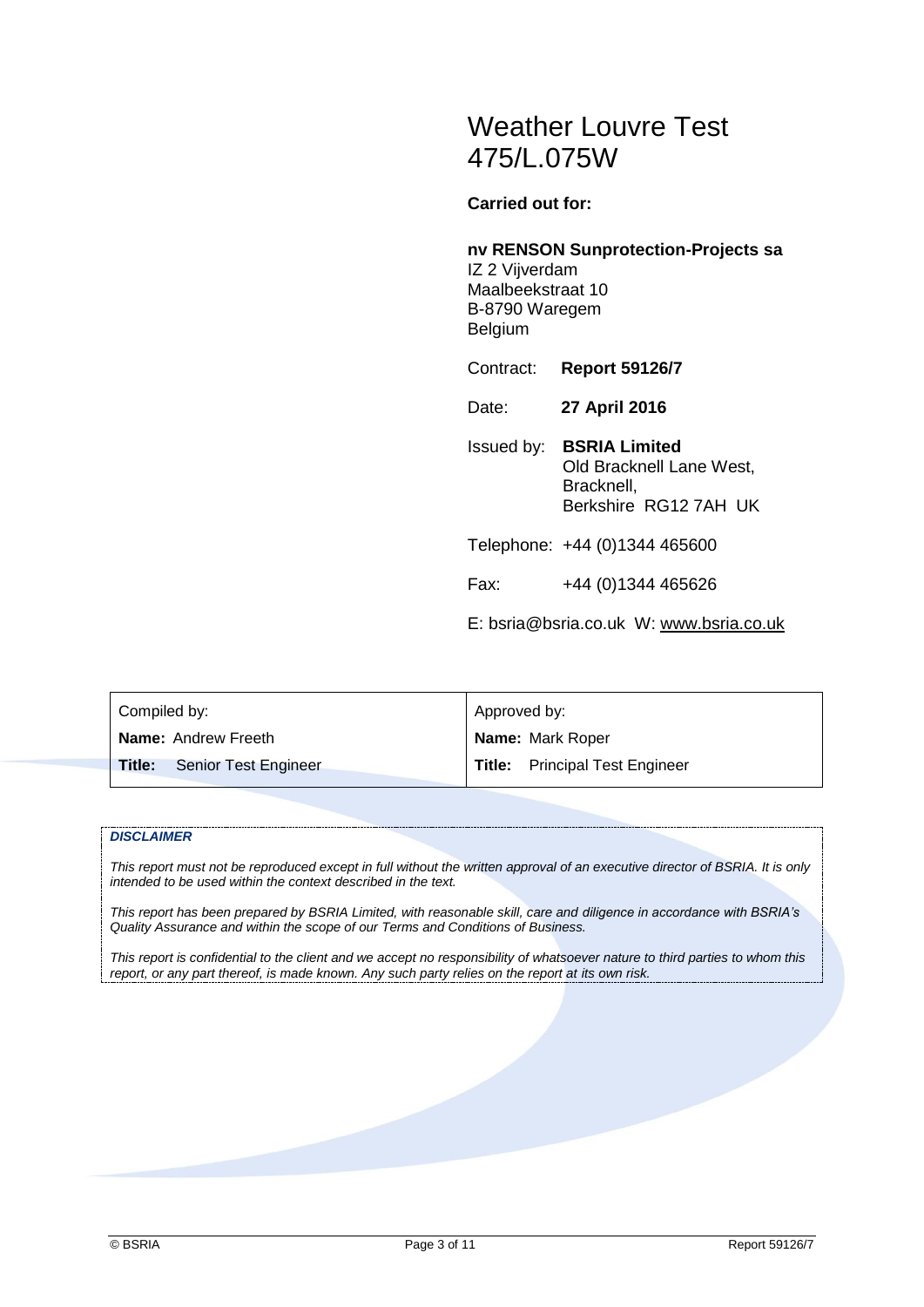# **CONTENTS**

| $1 \quad$     |            |  |
|---------------|------------|--|
|               | 11         |  |
| $\mathcal{P}$ |            |  |
|               | 2.2<br>2.3 |  |
| 3             |            |  |
|               |            |  |

# **APPENDICES**

# **FIGURES**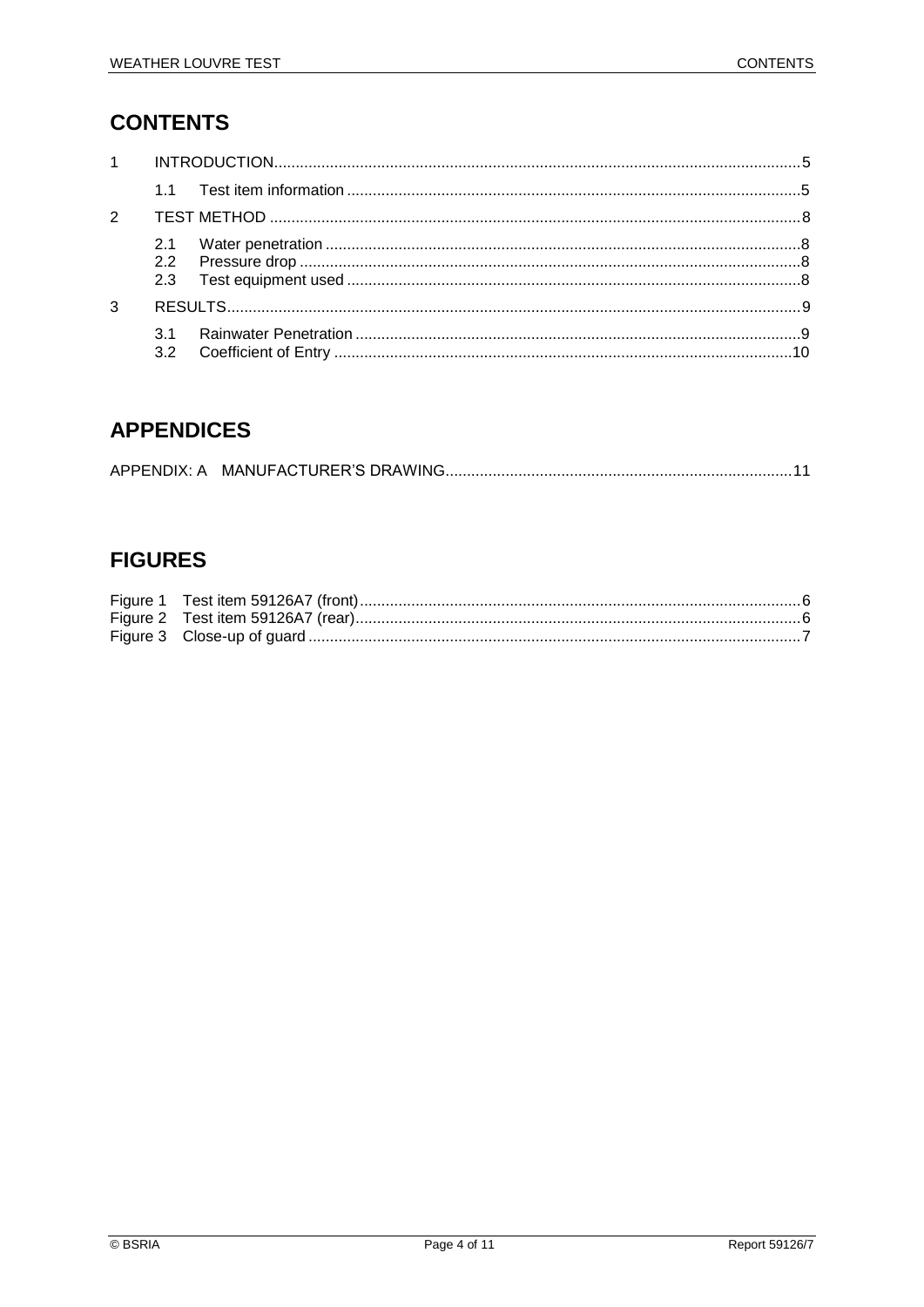# <span id="page-4-0"></span>**1 INTRODUCTION**

This report concerns tests conducted on a louvre to determine the Rainwater Penetration and the Pressure Drop versus Airflow Curve, with the associated Coefficient of Entry using the test methods contained within EN 13030 : 2001. The work was commissioned by nv RENSON Sunprotection-Projects sa and was carried out at BSRIA on 13 January – 4 February 2016.

#### **Items received for test**

| <b>Test Item</b> | <b>BSRIA ID</b> |
|------------------|-----------------|
| 475/L.075W       | 59126A7         |

#### <span id="page-4-1"></span>**1.1 TEST ITEM INFORMATION**

| Contract                 | 59126                               |
|--------------------------|-------------------------------------|
| <b>Date</b>              | 16-12-15                            |
| <b>Manufacturer</b>      | nv RENSON Sunprotection-Projects sa |
| <b>Louvre Model</b>      | 475/L.075W                          |
| <b>Material</b>          | Aluminium                           |
| <b>Painted</b>           | Yes - dark grey                     |
| <b>Blade Height</b>      | 1010 mm                             |
| <b>Blade Width</b>       | 1000mm                              |
| <b>Blade Depth</b>       | 75 mm                               |
| <b>Frame Depth</b>       | 83 mm                               |
| No. of Blades            | 13                                  |
| <b>Blade Pitch</b>       | 75 mm                               |
| <b>Blade Angle</b>       | 45° approx.                         |
| No. of Banks             | $\mathbf{1}$                        |
| <b>Guard Type</b>        | Insect                              |
| <b>Guard Spacing</b>     | $10 \text{ mm}$                     |
| <b>Side Channels</b>     | <b>No</b>                           |
| <b>Water Drip Tray</b>   | Yes                                 |
| <b>Blade Orientation</b> | Horizontal                          |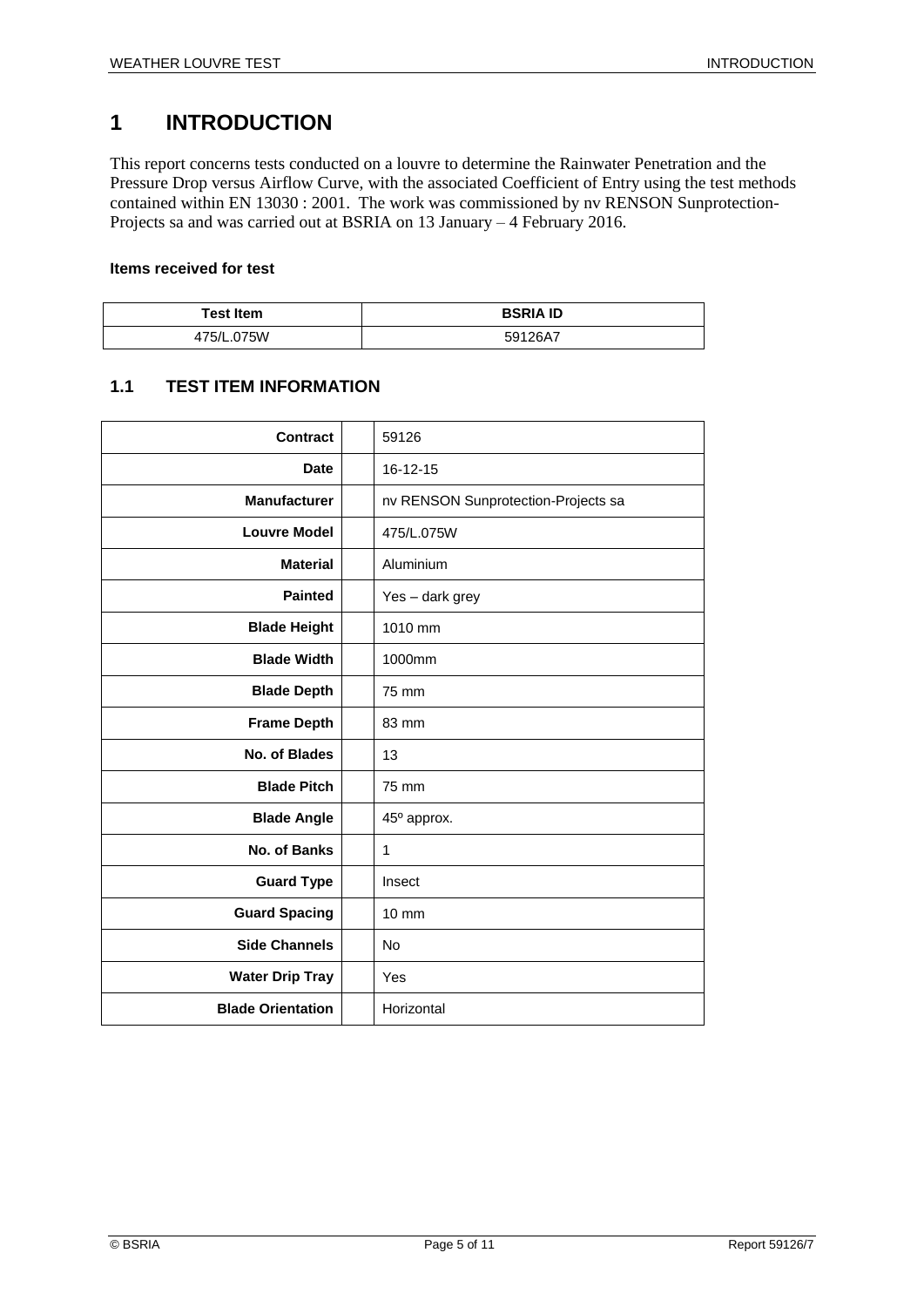<span id="page-5-0"></span>**Figure 1 Test item 59126A7 (front)**



**Figure 2 Test item 59126A7 (rear)**

<span id="page-5-1"></span>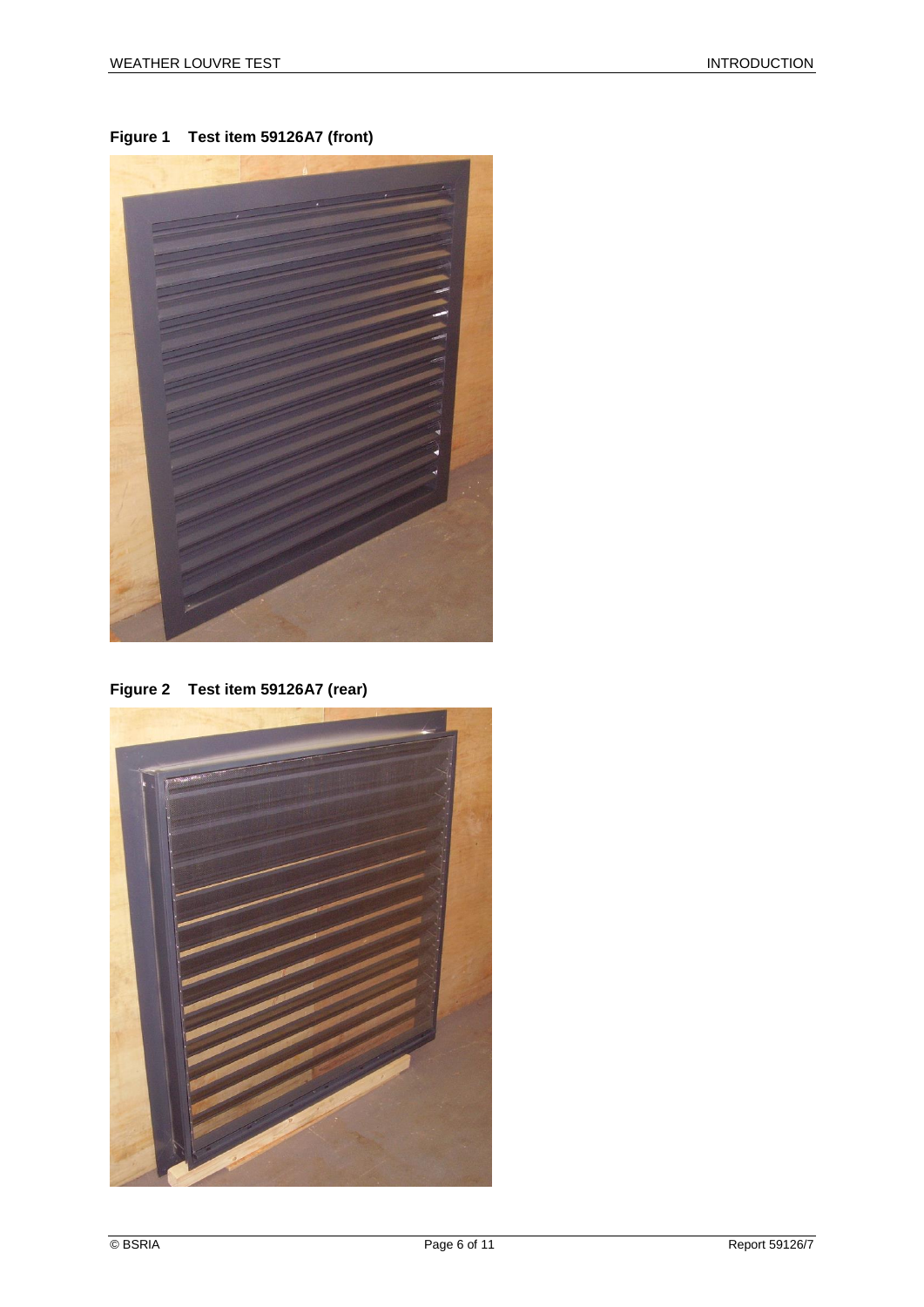<span id="page-6-0"></span>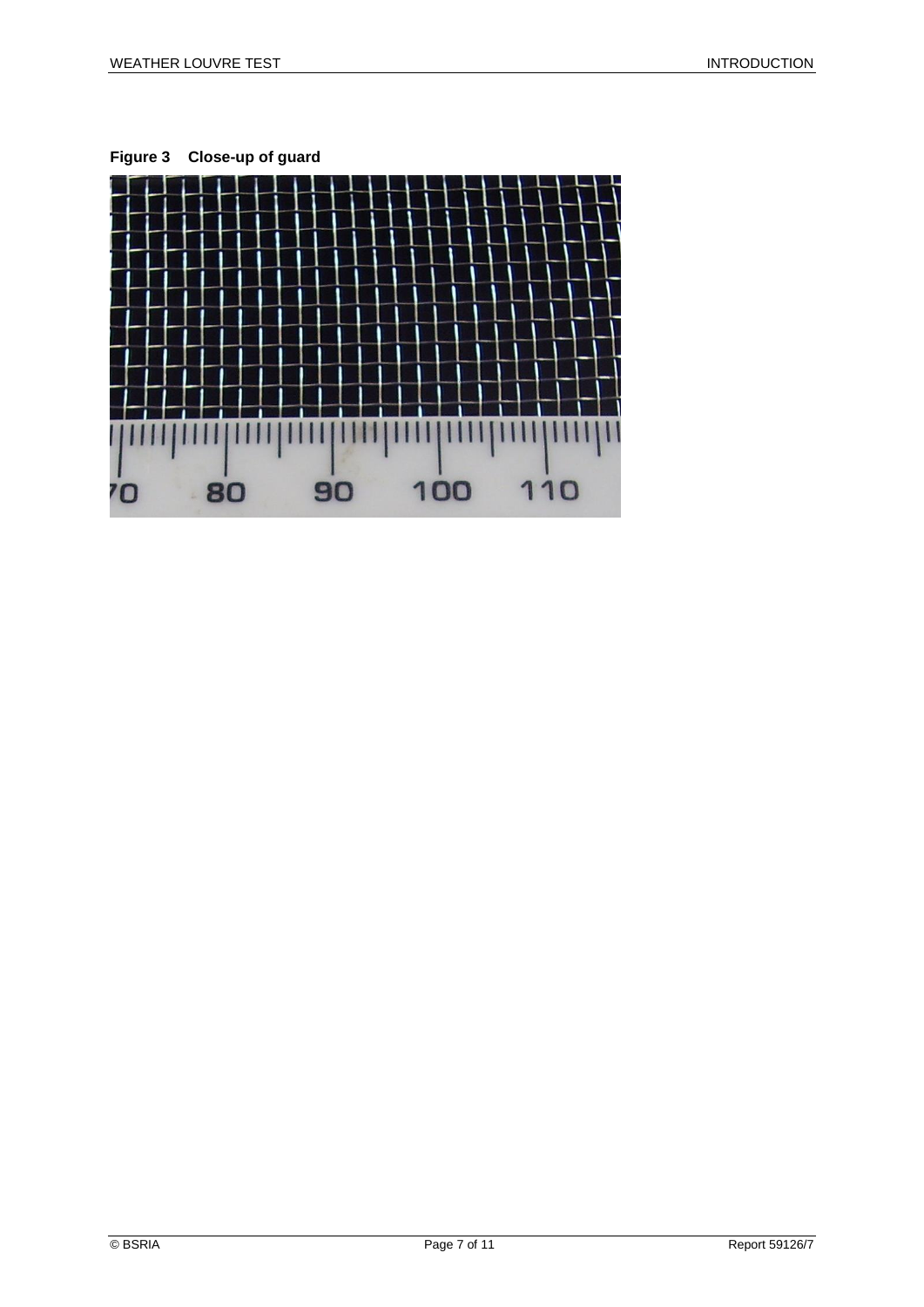# <span id="page-7-0"></span>**2 TEST METHOD**

A schematic representation of the rig used during testing



<span id="page-7-1"></span>The test comprises of two parts:

#### **2.1 WATER PENETRATION**

The weather louvre is subjected to fan driven wind at a speed of 13 m/s and water sprayed as rainfall at a rate of 75 l/h. In addition to the simulated wind and rain, air is drawn through the louvre at various set velocities (0, 0.5, 1.0, 1.5, 2.0, 2.5, 3.0 and 3.5 m/s).

Each test is preceded by a suitable 'pre-test' soak which is typically around 30 minutes. Each test is run until the results become stable, and in any case, for a minimum of 30 minutes.

The penetrated water is collected in the collection duct and is measured and recorded against time elapsed.

<span id="page-7-2"></span>A range of measurements are taken to give the characteristic curve for the test louvre.

#### **2.2 PRESSURE DROP**

For this test, the Aerodynamic Measuring Section (AMS) is separated from the main rig. The louvre is then mounted in the upstream opening of the AMS.

Pressure tappings in the plenum walls of the AMS allow measurement of the static pressure within the plenum during testing. The airflow volume is calculated from the differential pressure at the measuring cones. The plenum has a set of settling screens within to produce even flow through the cones and therefore gives an accurate reading of the total volume.

By adjusting the fan speed, the total airflow through the system varies and therefore changes the pressure on the louvre under test. A range of measurements are taken to give the characteristic curve for the test louvre.

| <b>Test equipment</b>    | <b>BSRIA ID</b> | <b>Calibration Expiry Date</b> |  |
|--------------------------|-----------------|--------------------------------|--|
| Water supply measurement | 352             | $09-04-16$                     |  |
| Rain measuring system    | 353             | $09-04-16$                     |  |
| Airflow cones            | 364             | $09-04-16$                     |  |
| Micromanometer           |                 | 16-02-17                       |  |
| Micromanometer           | 682             | $05-01-17$                     |  |
| Scales (water)           | 332             | $09-04-16$                     |  |

#### <span id="page-7-3"></span>**2.3 TEST EQUIPMENT USED**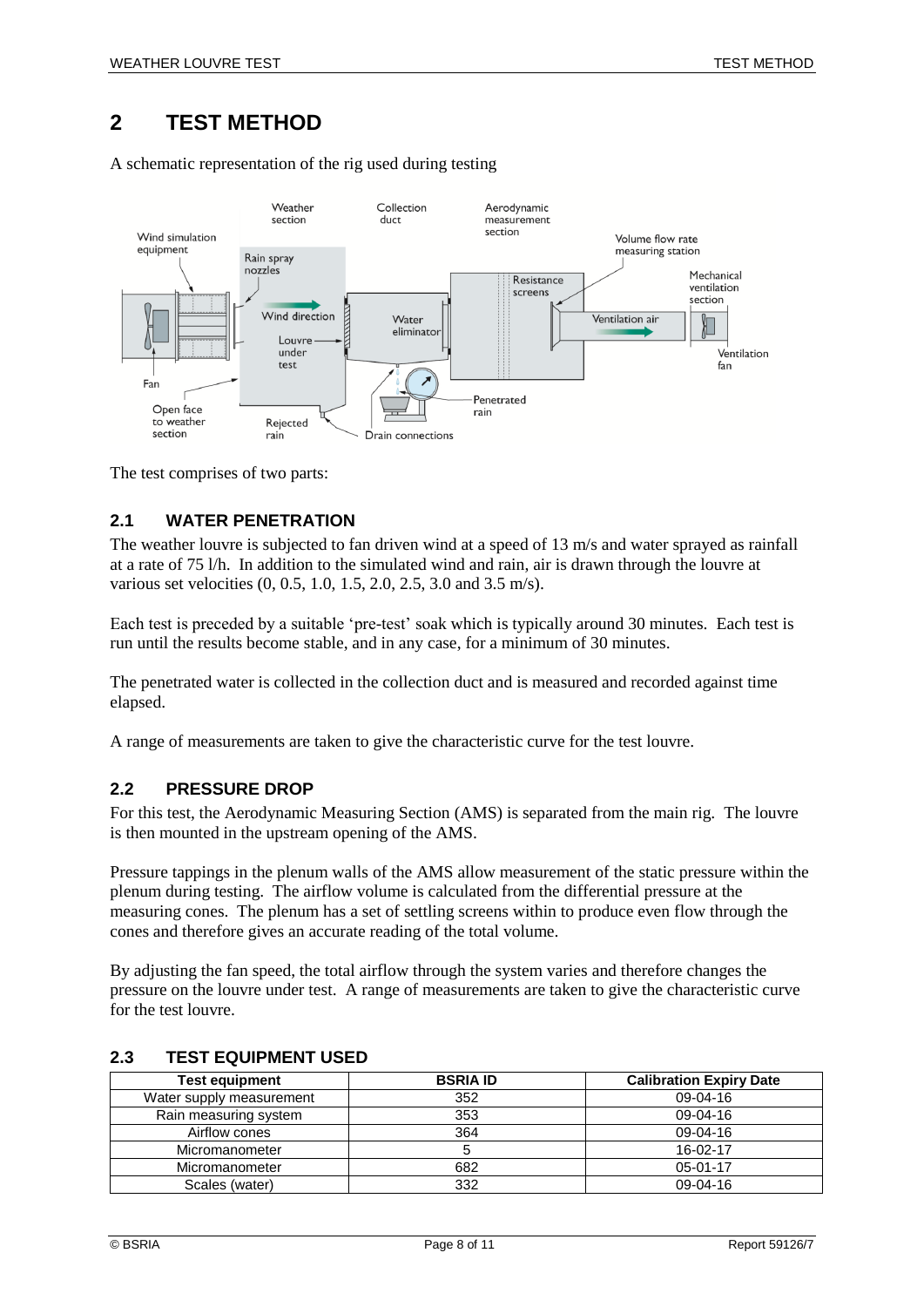### <span id="page-8-1"></span><span id="page-8-0"></span>**3.1 RAINWATER PENETRATION**

MANUFACTURER nv RENSON Sunprotection-Projects sa Date 13/01/2016 MODEL 475/L.075W Contract 59126

louvre height 1010 mm Simulated rainfall 75 mm/hr louvre width 1000 mm Wind speed  $13.0$  m/s  $100 \text{ m}^2$ 

|         | <b>VENTILATION RATE</b> | <b>WATER FLOW RATES</b> |            |                      |       |  |
|---------|-------------------------|-------------------------|------------|----------------------|-------|--|
| Volume  | Velocity                | Supply                  | Penetrated | <b>Effectiveness</b> | Class |  |
| $m^3/s$ | m/s                     | I/h                     | 1/h        |                      |       |  |
|         |                         |                         |            |                      |       |  |
| 0.00    | 0.00                    | 99.0                    | 0.6        | 99.2%                | A     |  |
| 0.51    | 0.51                    | 99.0                    | 1.7        | 97.8%                | B     |  |
| 1.01    | 1.00                    | 99.0                    | 3.1        | 95.9%                | B     |  |
| 1.52    | 1.50                    | 99.0                    | 6.9        | 90.9%                | C     |  |
| 2.02    | 2.00                    | 99.0                    | 15.4       | 79.7%                | D     |  |
|         |                         |                         |            |                      |       |  |
|         |                         |                         |            |                      |       |  |
|         |                         |                         |            |                      |       |  |
|         |                         |                         |            |                      |       |  |
|         |                         |                         |            |                      |       |  |



NOTE: Test was halted at 2.0 m/s at the client's request.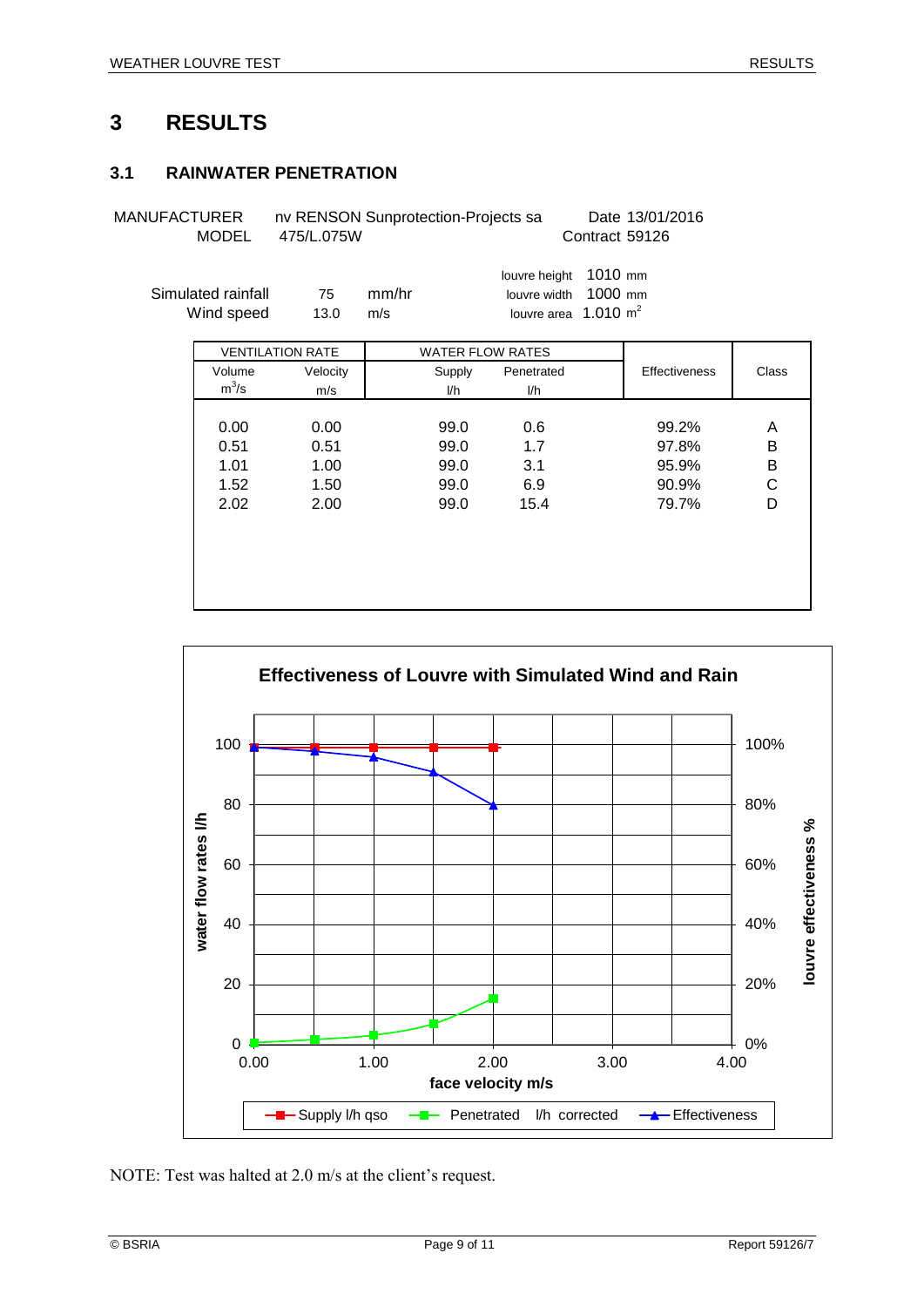#### <span id="page-9-0"></span>**3.2 COEFFICIENT OF ENTRY**

MANUFACTURER nv RENSON Sunprotection-Projects sa Date 13/01/2016 MODEL 475/L.075W Contract 59126 air temperature 18 °C louvre height 1010 mm barometer 1006 mbar louvre width 1000 mm air density 1.199 kg/m<sup>3</sup> louvre area 1.010  $m^2$ 

|           | louvre face velocity | air flow rate |                   |             |
|-----------|----------------------|---------------|-------------------|-------------|
| louvre pd |                      | test          | theoretical       | coefficient |
| Pascals   | m/s                  | $m^3/s$       | $m^3/s$           | $C_{e}$     |
|           |                      |               |                   |             |
| 12.1      | 1.35                 | 1.362         | 4.537             | 0.300       |
| 22.8      | 1.87                 | 1.892         | 6.228             | 0.304       |
| 33.4      | 2.28                 | 2.306         | 7.538             | 0.306       |
| 44.9      | 2.62                 | 2.651         | 8.740             | 0.303       |
| 55.8      | 2.92                 | 2.951         | 9.743             | 0.303       |
| 66.8      | 3.20                 | 3.230         | 10.660            | 0.303       |
| 77.8      | 3.46                 | 3.492         | 11.505            | 0.304       |
| 88.8      | 3.69                 | 3.722         | 12.291            | 0.303       |
| 101.6     | 3.93                 | 3.970         | 13.147            | 0.302       |
| 112.6     | 4.13                 |               | 13.840            | 0.302       |
|           |                      |               |                   |             |
|           |                      |               | mean $C_{\alpha}$ | 0.303       |
|           |                      |               | Class             | 2           |